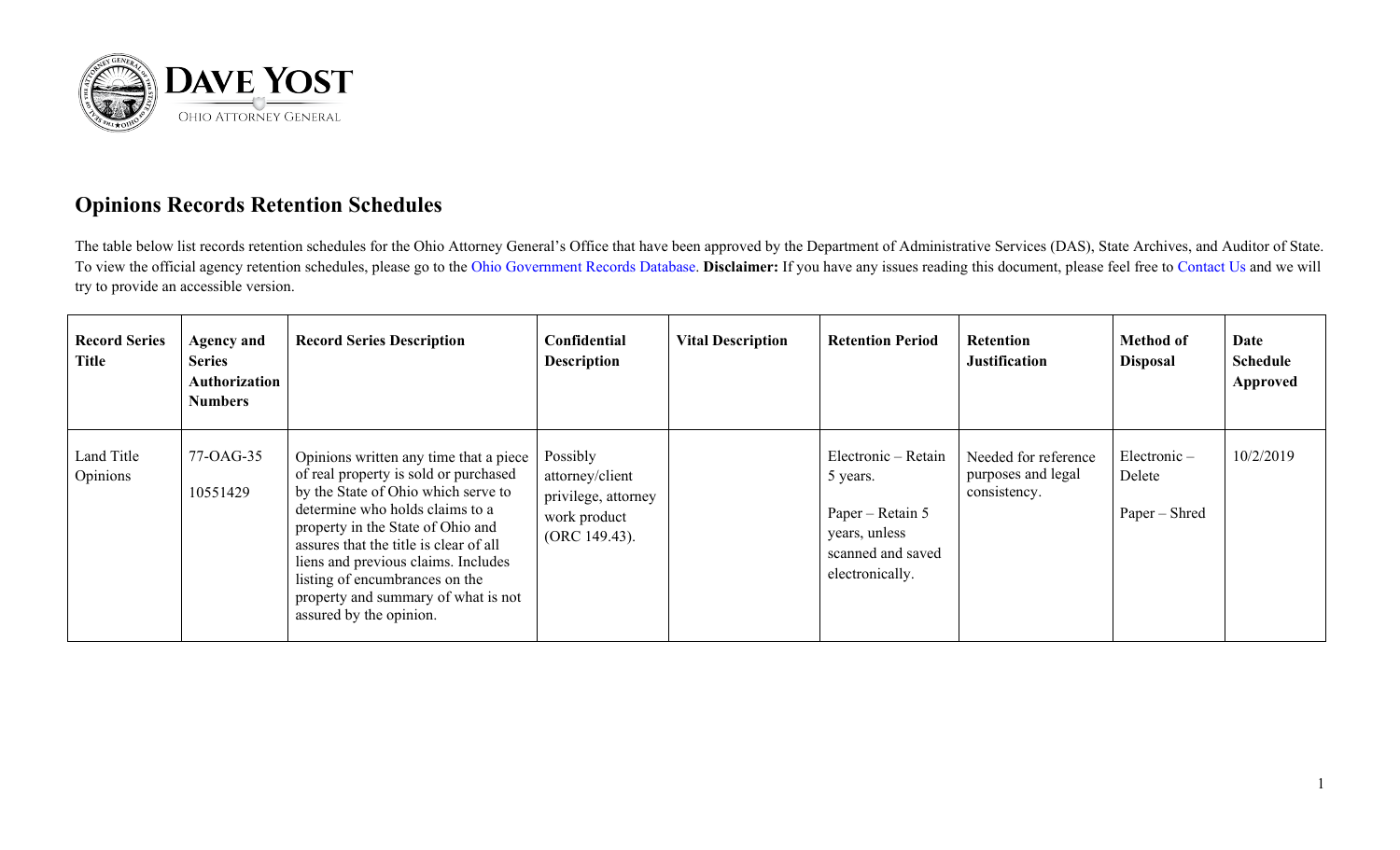

| <b>Record Series</b><br><b>Title</b> | <b>Agency and</b><br><b>Series</b><br><b>Authorization</b><br><b>Numbers</b> | <b>Record Series Description</b>                                                                                                                                                                                                                                                                                                                                                                            | Confidential<br><b>Description</b>                                                 | <b>Vital Description</b> | <b>Retention Period</b>                                                                                               | <b>Retention</b><br><b>Justification</b>                                                                                                                                                                                        | <b>Method of</b><br><b>Disposal</b>       | <b>Date</b><br><b>Schedule</b><br>Approved |
|--------------------------------------|------------------------------------------------------------------------------|-------------------------------------------------------------------------------------------------------------------------------------------------------------------------------------------------------------------------------------------------------------------------------------------------------------------------------------------------------------------------------------------------------------|------------------------------------------------------------------------------------|--------------------------|-----------------------------------------------------------------------------------------------------------------------|---------------------------------------------------------------------------------------------------------------------------------------------------------------------------------------------------------------------------------|-------------------------------------------|--------------------------------------------|
| Formal<br>Opinions                   | 77-OAG-37<br>10551688                                                        | Legal advice or counsel, issued under<br>the signature of the AG, based on<br>questions of law posed to the office,<br>generally in regards to how a<br>particular statute should be read,<br>applied of interpreted. Records can<br>include, but are not limited to, the<br>request, acknowledgement, response,<br>correspondence and other pertinent<br>material relating to the request and<br>response. |                                                                                    |                          | Electronic - Retain<br>7 years.<br>Paper – Retain 7<br>years unless<br>scanned and saved<br>electronically.           | Allows the<br>opportunity for<br>potentially associated<br>cases to go through all<br>levels of court.<br>Formal opinions<br>themselves are<br>published in multiple<br>print and online<br>formats for long-term<br>reverence. | $Electronic -$<br>Delete<br>Paper – Shred | 7/9/2018                                   |
| Of Counsel<br>Activities             | 77-OAG-38<br>10551732                                                        | Research and advice provided by the<br>Opinions Section to senior<br>administration and other sections of<br>the Ohio Attorney General's Office<br>(AGO) regarding to matters unrelated<br>to the preparation of formal opinions.<br>Records include, but are not limited<br>to, advice, results of research, and<br>memorandum.                                                                            | Attorney/Client<br>Privilege,<br><b>Attorney Works</b><br>Product (ORC<br>149.43). |                          | Electronic - Retain<br>10 years.<br>Paper – Retain 10<br>years. Dispose of if<br>scanned and saved<br>electronically. | Used for<br>research/reference<br>purposes.                                                                                                                                                                                     | Electronic-<br>Delete<br>Paper – Shred    | 5/6/2019                                   |